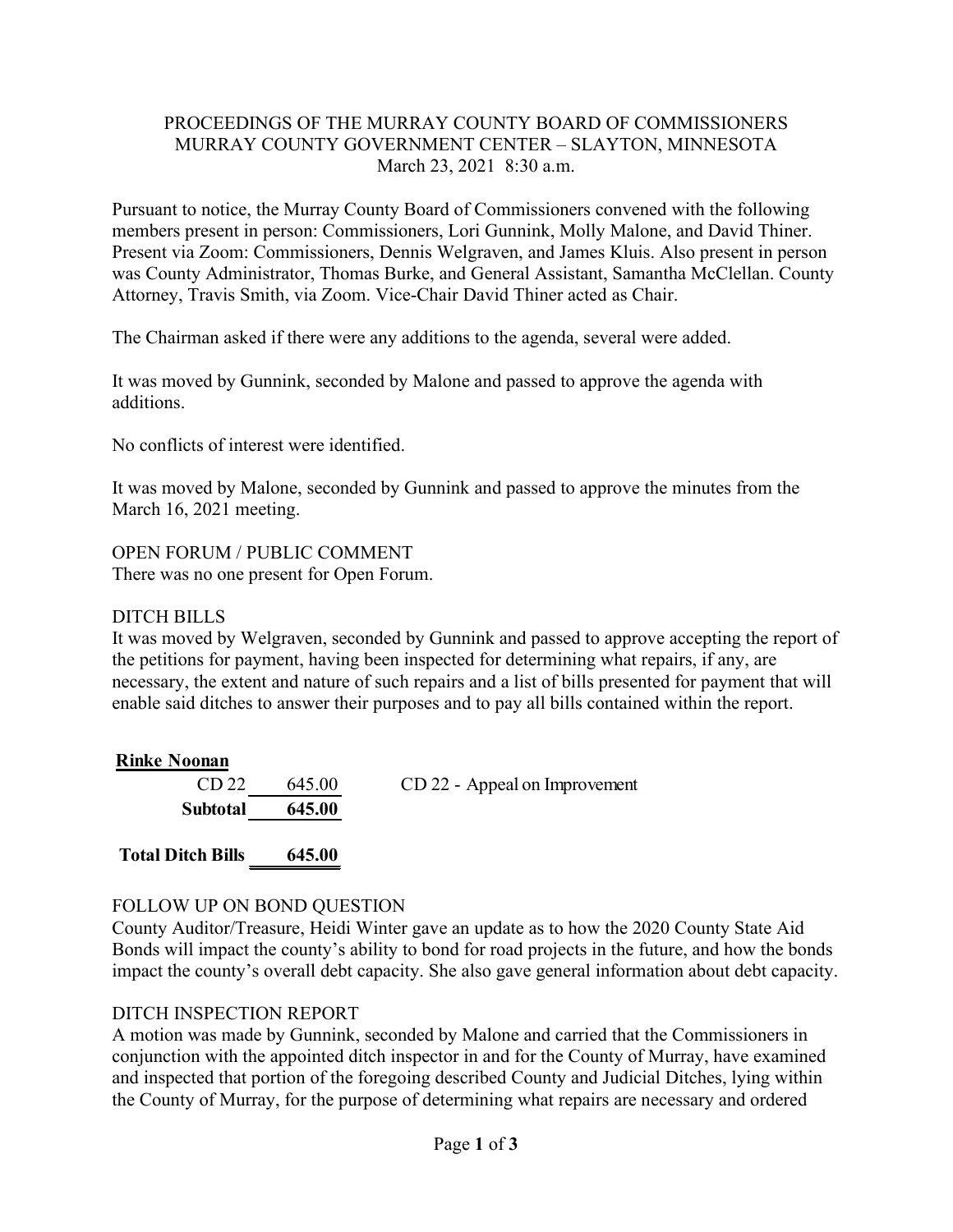said repairs to be made, by this report given thereon at a Murray County Board of Commissioner's meeting, held in the Commissioners Room of the Murray County Government Center, Slayton, Minnesota.

•Petition 2021-002 (CD61, Bondin Twp. Sec.12, District 5–Thiner) •Petition 2021-003 (CD59, Murray Twp. Sec.15, District 1–Malone)

# POSTING MEETING RECORDINGS ONLINE

Information Technology Supervisor, Jason Lohrenz, led a discussion regarding posting Commissioner Meetings online.

# PT DISPATCHER/JAILER

It was moved by Gunnink, seconded by Welgraven and passed to approve hiring Miranda Harrison as a regular part-time Dispatcher/Jailer effective March 26, 2021. Per the recommendation of the Personnel Committee. Contingent upon satisfactory results of a criminal background check and a pre-employment drug test.

### GIS TECHNICIAN

It was moved by Gunnink, seconded by Malone and passed to approve the updated job descriptions for the GIS Technician and to start the recruitment process.

### PERSONNEL COMMITTEE UPDATE

Human Resources Director, Ronda Radke, gave an update on the Personnel Committee.

### COVID-19 UPDATE

County Administrator, Thomas Burke, and Emergency Management, Carl Nyquist led a discussion on Murray County's response to the COVID-19 Pandemic.

### MURRAY COUNTY RELIEF GRANTS

County Administrator, Thomas Burke, led a discussion on Murray County Relief Grant funds.

### AMC JUNE MEETING

County Administrator, Thomas Burke, led a discussion regarding hosting an in-person Association of Minnesota Counties meeting in June.

### COMMITTEE REPORTS

Molly Malone: 3/8 Shetek Area Water and Sewer Commission, 3/9 Annual Township Meetings, 3/15 Association of Minnesota Counties, 3/16 Regular Board Meeting, 3/17 Association of Minnesota Counties – New Commissioner Training, 3/18 Economic Development Authority, Planning Commission Meeting.

Lori Gunnink: 3/9 Annual Township Meetings, 3/16 Regular Board Meeting, 3/17 Murray County Extension Committee.

James Kluis: 3/16 Regular Board Meeting.